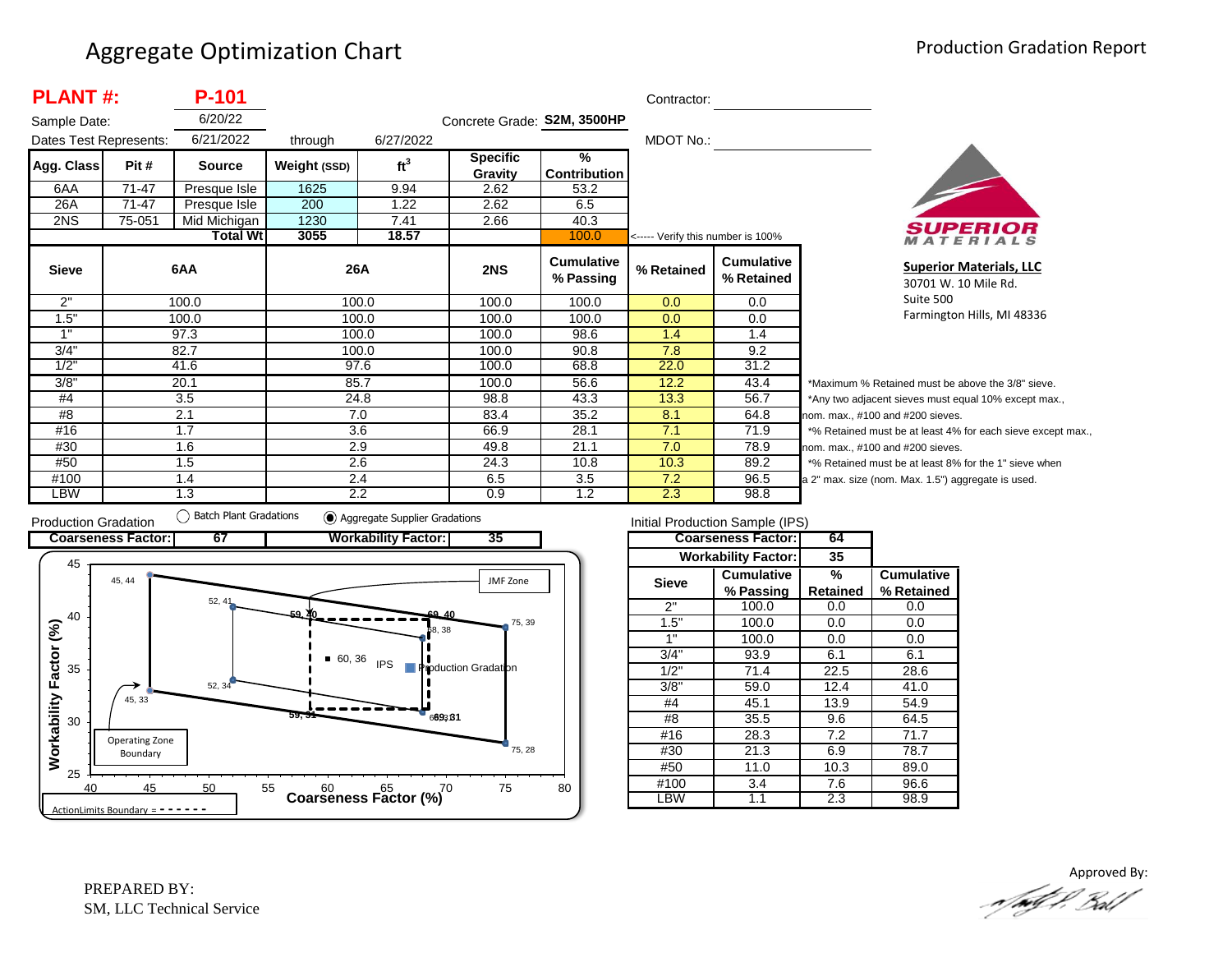| <b>PLANT#:</b>         |        | P-102           |              |                 |                             |                                | Contractor:                       |                                 |                |
|------------------------|--------|-----------------|--------------|-----------------|-----------------------------|--------------------------------|-----------------------------------|---------------------------------|----------------|
| Sample Date:           |        | 6/20/22         |              |                 | Concrete Grade: S2M, 3500HP |                                |                                   |                                 |                |
| Dates Test Represents: |        | 6/21/2022       | through      | 6/27/2022       |                             |                                | MDOT No.:                         |                                 |                |
| Agg. Class             | Pit #  | <b>Source</b>   | Weight (SSD) | ft <sup>3</sup> | <b>Specific</b>             | %                              |                                   |                                 |                |
|                        |        |                 |              |                 | Gravity                     | Contribution                   |                                   |                                 |                |
| 6AA                    | 58-003 | Stoneco         | 1650         | 9.83            | 2.69                        | 53.2                           |                                   |                                 |                |
| 26A                    | 58-003 | Stoneco         | 250          | 1.49            | 2.69                        | 8.1                            |                                   |                                 |                |
| 2NS                    | 81-019 | Pleasant Lake   | 1200         | 7.26            | 2.65                        | 38.7                           |                                   |                                 |                |
|                        |        | <b>Total Wt</b> | 3100         | 18.58           |                             | 100.0                          | <----- Verify this number is 100% |                                 |                |
| <b>Sieve</b>           |        | 6AA             | 26A          |                 | 2NS                         | <b>Cumulative</b><br>% Passing | % Retained                        | <b>Cumulative</b><br>% Retained |                |
| 2"                     |        | 100.0           |              | 100.0           | 100.0                       | 100.0                          | 0.0                               | 0.0                             |                |
| 1.5"                   |        | 100.0           |              | 100.0           | 100.0                       | 100.0                          | 0.0                               | 0.0                             |                |
| 1"                     |        | 100.0           |              | 100.0           | 100.0                       | 100.0                          | 0.0                               | 0.0                             |                |
| 3/4"                   |        | 80.7            |              | 100.0           | 100.0                       | 89.7                           | 10.3                              | 10.3                            |                |
| 1/2"                   |        | 47.5            |              | 99.6            | 100.0                       | 72.0                           | 17.7                              | 28.0                            |                |
| 3/8"                   |        | 28.1            |              | 75.8            | 100.0                       | 59.8                           | 12.2                              | 40.2                            | *Μ             |
| #4                     |        | 5.1             |              | 13.4            | 99.4                        | 42.3                           | 17.5                              | 57.7                            | *Α             |
| #8                     | 1.8    |                 |              | 4.6             | 81.4                        | 32.8                           | 9.4                               | 67.2                            | nor            |
| #16                    |        | 1.3             |              | 2.9             | 63.2                        | 25.4                           | 7.4                               | 74.6                            | $*_{0}$        |
| #30                    |        | 1.0             |              | 2.5             | 45.3                        | 18.3                           | 7.1                               | 81.7                            | nor            |
| #50                    |        | 1.0             |              | 2.2             | 22.7                        | 9.5                            | 8.8                               | 90.5                            | $*_{\circ}$    |
| #100                   |        | 0.9             |              | 2.0             | 7.3                         | 3.5                            | 6.0                               | 96.5                            | a <sub>2</sub> |
| LBW                    |        | 0.8             |              | 1.8             | 1.4                         | 1.1                            | 2.4                               | 98.9                            |                |



**Superior Materials, LLC** 30701 W. 10 Mile Rd. Suite 500 Farmington Hills, MI 48336

Maximum % Retained must be above the 3/8" sieve. Any two adjacent sieves must equal 10% except max., m. max., #100 and #200 sieves. % Retained must be at least 4% for each sieve except max., m. max., #100 and #200 sieves. % Retained must be at least 8% for the 1" sieve when " max. size (nom. Max. 1.5") aggregate is used.



| Intial Production Sample (IPS) |                            |          |                   |  |  |  |  |  |
|--------------------------------|----------------------------|----------|-------------------|--|--|--|--|--|
|                                | <b>Coarseness Factor:</b>  | 63       |                   |  |  |  |  |  |
|                                | <b>Workability Factor:</b> | 36       |                   |  |  |  |  |  |
| <b>Sieve</b>                   | Cumulative                 | %        | <b>Cumulative</b> |  |  |  |  |  |
|                                | % Passing                  | Retained | % Retained        |  |  |  |  |  |
| 2"                             | 100.0                      | 0.0      | 0.0               |  |  |  |  |  |
| 1.5"                           | 100.0                      | 0.0      | 0.0               |  |  |  |  |  |
| 1"                             | 99.2                       | 0.8      | 0.8               |  |  |  |  |  |
| 3/4"                           | 90.9                       | 8.3      | 9.1               |  |  |  |  |  |
| 1/2"                           | 71.3                       | 19.6     | 28.7              |  |  |  |  |  |
| 3/8"                           | 59.5                       | 11.8     | 40.5              |  |  |  |  |  |
| #4                             | 43.8                       | 15.7     | 56.2              |  |  |  |  |  |
| #8                             | 35.7                       | 8.1      | 64.3              |  |  |  |  |  |
| #16                            | 27.0                       | 8.7      | 73.0              |  |  |  |  |  |
| #30                            | 18.6                       | 8.4      | 81.4              |  |  |  |  |  |
| #50                            | 6.8                        | 11.8     | 93.2              |  |  |  |  |  |
| #100                           | 1.4                        | 5.4      | 98.6              |  |  |  |  |  |
| <b>LBW</b>                     | 0.6                        | 0.8      | 99.4              |  |  |  |  |  |
|                                |                            |          |                   |  |  |  |  |  |

Approved By:<br>Approved By: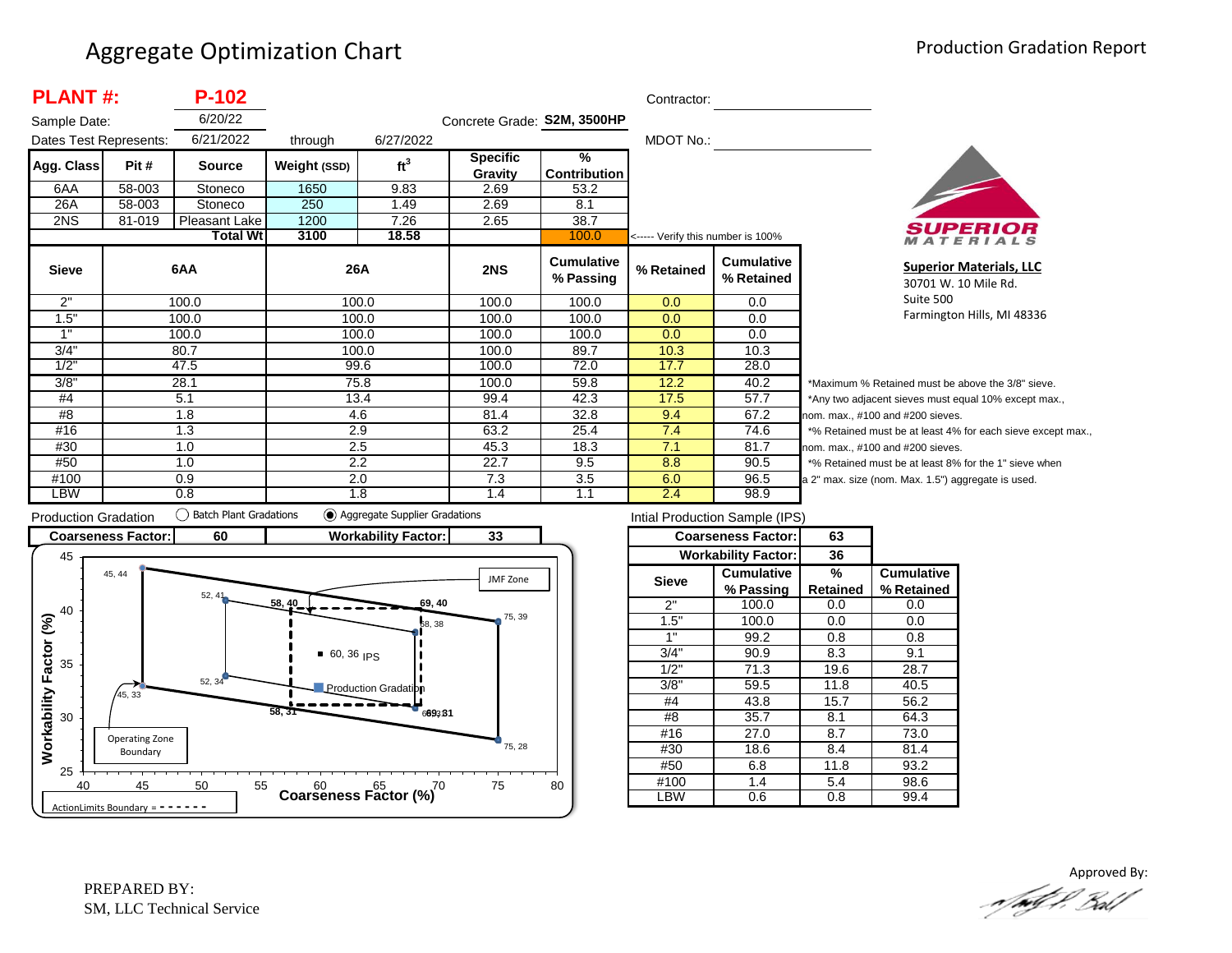| <b>PLANT#:</b>         |           | $P-32$          |              |                 |                             |                                | Contractor:                       |                                 |                  |
|------------------------|-----------|-----------------|--------------|-----------------|-----------------------------|--------------------------------|-----------------------------------|---------------------------------|------------------|
| Sample Date:           |           | 6/20/22         |              |                 | Concrete Grade: S2M, 3500HP |                                |                                   |                                 |                  |
| Dates Test Represents: |           | 6/21/2022       | through      | 6/27/2022       |                             |                                | MDOT No.:                         |                                 |                  |
| Agg. Class             | Pit #     | <b>Source</b>   | Weight (SSD) | ft <sup>3</sup> | <b>Specific</b><br>Gravity  | $\frac{9}{6}$<br>Contribution  |                                   |                                 |                  |
| 6AA                    | $71 - 47$ | Presque Isle    | 1400         | 8.56            | 2.62                        | 45.9                           |                                   |                                 |                  |
| 26A                    | 71-47     | Presque Isle    | 420          | 2.57            | 2.62                        | 13.8                           |                                   |                                 |                  |
| 2NS                    | 95-013    | Smelter Bay     | 1230         | 7.44            | 2.65                        | 40.3                           |                                   |                                 |                  |
|                        |           | <b>Total Wt</b> | 3050         | 18.57           |                             | 100.0                          | <----- Verify this number is 100% |                                 |                  |
| <b>Sieve</b>           |           | 6AA             | 26A          |                 | 2NS                         | <b>Cumulative</b><br>% Passing | % Retained                        | <b>Cumulative</b><br>% Retained |                  |
| 2"                     |           | 100.0           |              | 100.0           | 100.0                       | 100.0                          | 0.0                               | 0.0                             |                  |
| 1.5"                   |           | 100.0           |              | 100.0           | 100.0                       | 100.0                          | 0.0                               | 0.0                             |                  |
| 1"                     |           | 97.6            |              | 100.0           | 100.0                       | 98.9                           | 1.1                               | 1.1                             |                  |
| 3/4"                   |           | 83.6            |              | 100.0           | 100.0                       | 92.5                           | 6.4                               | 7.5                             |                  |
| 1/2"                   |           | 35.2            |              | 93.3            | 100.0                       | 69.3                           | 23.1                              | 30.7                            |                  |
| 3/8"                   |           | 15.6            |              | 81.7            | 100.0                       | 58.7                           | 10.6                              | 41.3                            | *Μ               |
| #4                     |           | 3.0             | 24.3         |                 | 95.5                        | 43.2                           | 15.5                              | 56.8                            | *Α               |
| #8                     |           | 2.1             |              | 7.7             | 82.9                        | 35.5                           | 7.8                               | 64.5                            | nor              |
| #16                    |           | 1.9             |              | 3.5             | 68.2                        | 28.9                           | 6.6                               | 71.1                            | $*$ <sup>9</sup> |
| #30                    |           | 1.8             |              | 2.5             | 48.9                        | 20.9                           | 8.0                               | 79.1                            | nor              |
| #50                    |           | 1.7             |              | 2.2             | 23.6                        | 10.6                           | 10.3                              | 89.4                            | $*$ <sup>9</sup> |
| #100                   |           | 1.6             |              | 2.0             | 6.4                         | 3.6                            | 7.0                               | 96.4                            | a <sub>2</sub>   |
| LBW                    |           | 1.2             |              | 1.7             | 0.6                         | 1.0                            | 2.6                               | 99.0                            |                  |



**Superior Materials, LLC** 30701 W. 10 Mile Rd. Suite 500 Farmington Hills, MI 48336

Maximum % Retained must be above the 3/8" sieve. Any two adjacent sieves must equal 10% except max., m. max., #100 and #200 sieves. % Retained must be at least 4% for each sieve except max., m. max., #100 and #200 sieves. % Retained must be at least 8% for the 1" sieve when " max. size (nom. Max. 1.5") aggregate is used.



| Intial Production Sample (IPS) |                            |          |                   |  |  |  |  |  |
|--------------------------------|----------------------------|----------|-------------------|--|--|--|--|--|
|                                | <b>Coarseness Factor:</b>  | 62       |                   |  |  |  |  |  |
|                                | <b>Workability Factor:</b> | 35       |                   |  |  |  |  |  |
| <b>Sieve</b>                   | <b>Cumulative</b>          | %        | <b>Cumulative</b> |  |  |  |  |  |
|                                | % Passing                  | Retained | % Retained        |  |  |  |  |  |
| 2"                             | 100.0                      | 0.0      | 0.0               |  |  |  |  |  |
| 1.5"                           | 100.0                      | 0.0      | 0.0               |  |  |  |  |  |
| 1"                             | 100.0                      | 0.0      | 0.0               |  |  |  |  |  |
| 3/4"                           | 94.0                       | 6.0      | 6.0               |  |  |  |  |  |
| 1/2"                           | 70.2                       | 23.7     | 29.8              |  |  |  |  |  |
| 3/8"                           | 59.9                       | 10.4     | 40.1              |  |  |  |  |  |
| #4                             | 42.7                       | 17.2     | 57.3              |  |  |  |  |  |
| #8                             | 35.5                       | 7.2      | 64.5              |  |  |  |  |  |
| #16                            | 28.4                       | 7.0      | 71.6              |  |  |  |  |  |
| #30                            | 19.2                       | 9.2      | 80.8              |  |  |  |  |  |
| #50                            | 8.9                        | 10.3     | 91.1              |  |  |  |  |  |
| #100                           | 3.1                        | 5.9      | 96.9              |  |  |  |  |  |
| .BW                            | 1.4                        | 1.7      | 98.6              |  |  |  |  |  |

Approved By:<br>Approved By: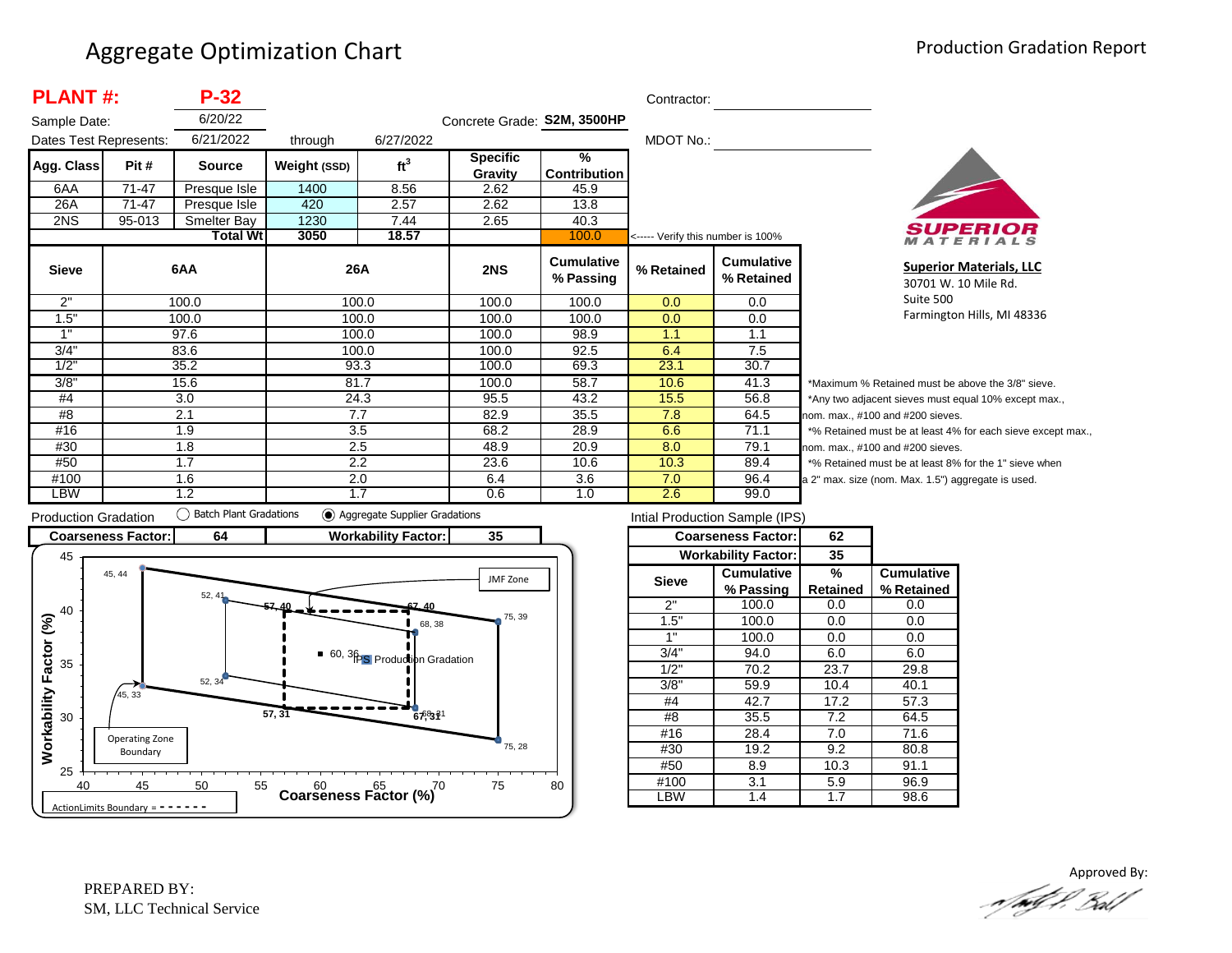| <b>PLANT#:</b><br>$P-35$ |        |                  |              |                 |                             | Contractor:                          |                                   |                                 |        |
|--------------------------|--------|------------------|--------------|-----------------|-----------------------------|--------------------------------------|-----------------------------------|---------------------------------|--------|
| Sample Date:             |        | 6/20/22          |              |                 | Concrete Grade: S2M, 3500HP |                                      |                                   |                                 |        |
| Dates Test Represents:   |        | 6/21/2022        | through      | 6/27/2022       |                             |                                      | MDOT No.:                         |                                 |        |
| Agg. Class               | Pit #  | <b>Source</b>    | Weight (SSD) | ft <sup>3</sup> | <b>Specific</b><br>Gravity  | $\frac{9}{6}$<br><b>Contribution</b> |                                   |                                 |        |
| 6AA                      | 58-003 | Stoneco          | 1650         | 9.83            | 2.69                        | 53.2                                 |                                   |                                 |        |
| 26A                      | 58-003 | Stoneco          | 250          | 1.49            | 2.69                        | 8.1                                  |                                   |                                 |        |
| 2NS                      | 81-019 | Pleasant Lake    | 1200         | 7.26            | 2.65                        | 38.7                                 |                                   |                                 |        |
|                          |        | <b>Total Wtl</b> | 3100         | 18.58           |                             | 100.0                                | <----- Verify this number is 100% |                                 |        |
| <b>Sieve</b>             |        | 6AA              | 26A          |                 | 2NS                         | Cumulative<br>% Passing              | % Retained                        | <b>Cumulative</b><br>% Retained |        |
| 2"                       |        | 100.0            | 100.0        |                 | 100.0                       | 100.0                                | 0.0                               | 0.0                             |        |
| 1.5"                     |        | 100.0            | 100.0        |                 | 100.0                       | 100.0                                | 0.0                               | 0.0                             |        |
| 1"                       |        | 100.0            | 100.0        |                 | 100.0                       | 100.0                                | 0.0                               | 0.0                             |        |
| 3/4"                     |        | 80.7             | 100.0        |                 | 100.0                       | 89.7                                 | 10.3                              | 10.3                            |        |
| 1/2"                     |        | 47.5             | 99.6         |                 | 100.0                       | 72.0                                 | 17.7                              | 28.0                            |        |
| 3/8"                     |        | 28.1             | 75.8         |                 | 100.0                       | 59.8                                 | 12.2                              | 40.2                            | $*M$   |
| #4                       |        | 5.1              | 13.4         |                 | 99.4                        | 42.3                                 | 17.5                              | 57.7                            | *Ar    |
| #8                       |        | 1.8              | 4.6          |                 | 81.4                        | 32.8                                 | 9.4                               | 67.2                            | nom    |
| #16                      |        | 1.3              | 2.9          |                 | 63.2                        | 25.4                                 | 7.4                               | 74.6                            | $*9/6$ |
| #30                      |        | 1.0              | 2.5          |                 | 45.3                        | 18.3                                 | 7.1                               | 81.7                            | nom    |
| #50                      |        | 1.0              | 2.2          |                 | 22.7                        | 9.5                                  | 8.8                               | 90.5                            | $*$ %  |
| #100                     |        | 0.9              | 2.0          |                 | 7.3                         | 3.5                                  | 6.0                               | 96.5                            | a 2"   |
| LBW                      |        | 0.8              | 1.8          |                 | 1.4                         | 1.1                                  | 2.4                               | 98.9                            |        |



**Superior Materials, LLC** 30701 W. 10 Mile Rd. Suite 500 Farmington Hills, MI 48336

aximum % Retained must be above the 3/8" sieve. ny two adjacent sieves must equal 10% except max.,  $n.$  max.,  $#100$  and  $#200$  sieves. Retained must be at least 4% for each sieve except max., . max., #100 and #200 sieves. Retained must be at least 8% for the 1" sieve when max. size (nom. Max. 1.5") aggregate is used.



| Intial Production Sample (IPS) |                            |          |                   |  |  |  |  |  |
|--------------------------------|----------------------------|----------|-------------------|--|--|--|--|--|
|                                | <b>Coarseness Factor:</b>  | 63       |                   |  |  |  |  |  |
|                                | <b>Workability Factor:</b> | 35       |                   |  |  |  |  |  |
| <b>Sieve</b>                   | <b>Cumulative</b>          | %        | <b>Cumulative</b> |  |  |  |  |  |
|                                | % Passing                  | Retained | % Retained        |  |  |  |  |  |
| 2"                             | 100.0                      | 0.0      | 0.0               |  |  |  |  |  |
| 1.5"                           | 100.0                      | 0.0      | 0.0               |  |  |  |  |  |
| 1"                             | 99.2                       | 0.8      | 0.8               |  |  |  |  |  |
| 3/4"                           | 90.9                       | 8.3      | 9.1               |  |  |  |  |  |
| 1/2"                           | 71.3                       | 19.6     | 28.7              |  |  |  |  |  |
| 3/8"                           | 59.4                       | 11.9     | 40.6              |  |  |  |  |  |
| #4                             | 43.0                       | 16.5     | 57.0              |  |  |  |  |  |
| #8                             | 35.3                       | 7.6      | 64.7              |  |  |  |  |  |
| #16                            | 28.2                       | 7.1      | 71.8              |  |  |  |  |  |
| #30                            | 21.6                       | 6.6      | 78.4              |  |  |  |  |  |
| #50                            | 9.1                        | 12.5     | 90.9              |  |  |  |  |  |
| #100                           | 1.7                        | 7.4      | 98.3              |  |  |  |  |  |
| -BW                            | 1.1                        | 0.6      | 98.9              |  |  |  |  |  |

Approved By:<br>Approved By: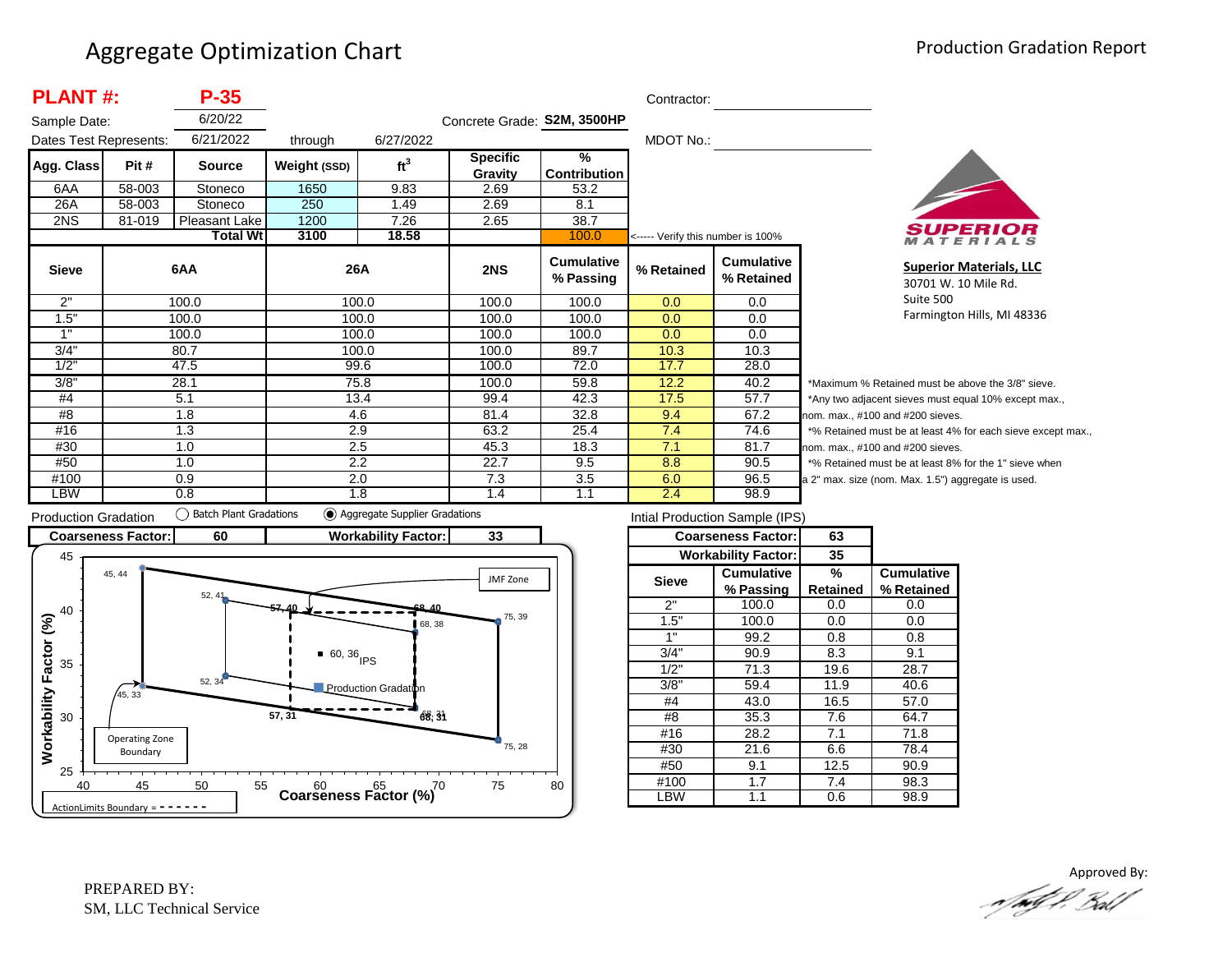| <b>PLANT#:</b><br>$P-39$ |        |                 |              |                 |                             | Contractor:                          |                                   |                                 |        |
|--------------------------|--------|-----------------|--------------|-----------------|-----------------------------|--------------------------------------|-----------------------------------|---------------------------------|--------|
| Sample Date:             |        | 6/20/22         |              |                 | Concrete Grade: S2M, 3500HP |                                      |                                   |                                 |        |
| Dates Test Represents:   |        | 6/21/2022       | through      | 6/27/2022       |                             |                                      | MDOT No.:                         |                                 |        |
| Agg. Class               | Pit #  | <b>Source</b>   | Weight (SSD) | ft <sup>3</sup> | <b>Specific</b><br>Gravity  | $\frac{9}{6}$<br><b>Contribution</b> |                                   |                                 |        |
| 6AA                      | 71-47  | Presque Isle    | 1600         | 9.79            | 2.62                        | 52.5                                 |                                   |                                 |        |
| 26A                      | 71-47  | Presque Isle    | 200          | 1.22            | 2.62                        | 6.6                                  |                                   |                                 |        |
| 2NS                      | 44-051 | Krake Willis Rd | 1250         | 7.56            | 2.65                        | 41.0                                 |                                   |                                 |        |
|                          |        | Total Wtl       | 3050         | 18.57           |                             | 100.0                                | <----- Verify this number is 100% |                                 |        |
| <b>Sieve</b>             |        | 6AA             | 26A          |                 | 2NS                         | <b>Cumulative</b><br>% Passing       | % Retained                        | <b>Cumulative</b><br>% Retained |        |
| 2"                       |        | 100.0           | 100.0        |                 | 100.0                       | 100.0                                | 0.0                               | 0.0                             |        |
| 1.5"                     |        | 100.0           | 100.0        |                 | 100.0                       | 100.0                                | 0.0                               | 0.0                             |        |
| 1"                       |        | 97.3            | 100.0        |                 | 100.0                       | 98.6                                 | 1.4                               | 1.4                             |        |
| 3/4"                     |        | 82.7            | 100.0        |                 | 100.0                       | 90.9                                 | 7.7                               | 9.1                             |        |
| 1/2"                     |        | 41.6            | 97.6         |                 | 100.0                       | 69.2                                 | 21.7                              | 30.8                            |        |
| 3/8"                     |        | 20.1            | 85.7         |                 | 100.0                       | 57.1                                 | 12.1                              | 42.9                            | *Ma    |
| #4                       |        | 3.5             | 24.8         |                 | 96.3                        | 42.9                                 | 14.2                              | 57.1                            | *Any   |
| #8                       |        | 2.1             | 7.0          |                 | 80.1                        | 34.4                                 | 8.5                               | 65.6                            | nom.   |
| #16                      |        | 1.7             | 3.6          |                 | 63.8                        | 27.3                                 | 7.1                               | 72.7                            | $*$ %  |
| #30                      |        | 1.6             | 2.9          |                 | 45.8                        | 19.8                                 | 7.5                               | 80.2                            | nom.   |
| #50                      |        | 1.5             | 2.6          |                 | 21.2                        | 9.6                                  | 10.2                              | 90.4                            | $*$ %  |
| #100                     |        | 1.4             | 2.4          |                 | 7.0                         | 3.8                                  | 5.9                               | 96.2                            | a 2" r |
| LBW                      |        | 1.3             | 2.2          |                 | 1.4                         | 1.4                                  | 2.4                               | 98.6                            |        |



**Superior Materials, LLC** 30701 W. 10 Mile Rd. Suite 500 Farmington Hills, MI 48336

aximum % Retained must be above the 3/8" sieve. y two adjacent sieves must equal 10% except max., . max., #100 and #200 sieves. Retained must be at least 4% for each sieve except max., . max., #100 and #200 sieves. Retained must be at least 8% for the 1" sieve when max. size (nom. Max. 1.5") aggregate is used.



| Intial Production Sample (IPS) |                            |          |                   |  |  |  |  |  |
|--------------------------------|----------------------------|----------|-------------------|--|--|--|--|--|
|                                | <b>Coarseness Factor:</b>  | 63       |                   |  |  |  |  |  |
|                                | <b>Workability Factor:</b> | 36       |                   |  |  |  |  |  |
| <b>Sieve</b>                   | Cumulative                 | %        | <b>Cumulative</b> |  |  |  |  |  |
|                                | % Passing                  | Retained | % Retained        |  |  |  |  |  |
| 2"                             | 100.0                      | 0.0      | 0.0               |  |  |  |  |  |
| 1.5"                           | 100.0                      | 0.0      | 0.0               |  |  |  |  |  |
| 1"                             | 100.0                      | 0.0      | 0.0               |  |  |  |  |  |
| 3/4"                           | 89.8                       | 10.2     | 10.2              |  |  |  |  |  |
| 1/2"                           | 70.7                       | 19.1     | 29.3              |  |  |  |  |  |
| 3/8"                           | 59.6                       | 11.1     | 40.4              |  |  |  |  |  |
| #4                             | 43.2                       | 16.4     | 56.8              |  |  |  |  |  |
| #8                             | 35.8                       | 7.4      | 64.2              |  |  |  |  |  |
| #16                            | 29.2                       | 6.6      | 70.8              |  |  |  |  |  |
| #30                            | 21.4                       | 7.8      | 78.6              |  |  |  |  |  |
| #50                            | 9.8                        | 11.6     | 90.2              |  |  |  |  |  |
| #100                           | 3.7                        | 6.1      | 96.3              |  |  |  |  |  |
| .BW                            | 1.2                        | 2.5      | 98.8              |  |  |  |  |  |

Approved By:<br>Approved By: